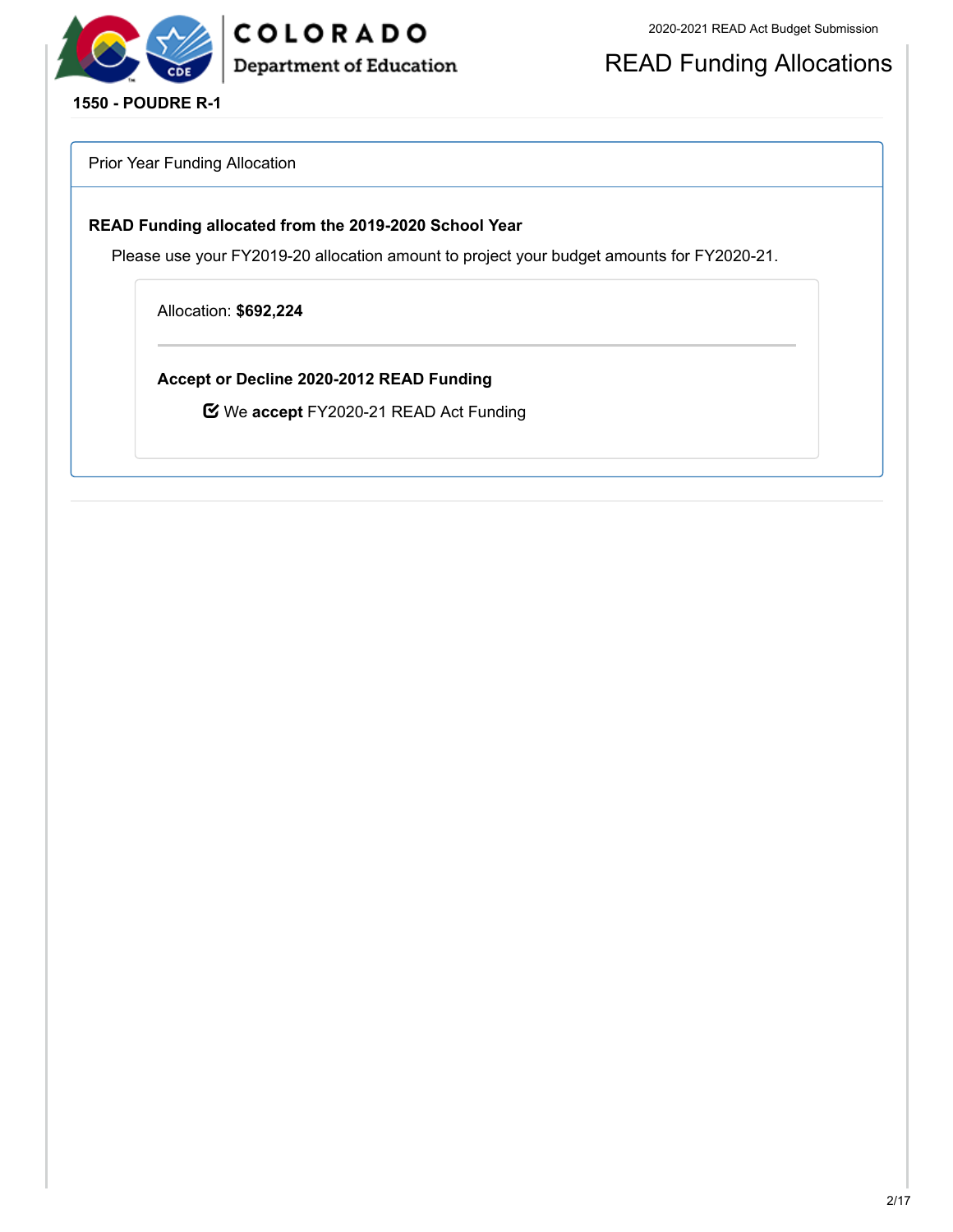# LEP Budget Explanation

**Instructions:** Select the ways in which you plan to use READ Act funds in the upcoming budget year. In order to submit your budget, all assurances must be reviewed and agreed upon, and all boxes must be checked.

In using the per-pupil intervention money distributed pursuant to the READ Act, each LEP shall ensure that some type of intervention, as described in the allowable activities below, is available to each student who is identified as having a significant reading deficiency (SRD) and who is enrolled in kindergarten through third grade in a school operated by the LEP.

Questions and Assurances

**READ Act funds will be used to operate a Summer School Literacy Program**

 $\Box$  The summer school literacy program services only students enrolled in K-3 who have an SRD or students below grade level if space is available

 $\Box$  The summer school literacy program will use scientifically based or evidence based instructional programming in reading that:

- Has been proven to accelerate student reading progress and:
- Provides explicit and systematic skill development in phonemic awareness, phonics, vocabulary development, reading fluency including oral skills, and reading comprehension and;
- Includes scientifically based and reliable assessments and;
- Provides initial and ongoing analysis of student progress in attaining reading competency

## **READ Act funds will be used to purchase a core reading instructional program that is included on the Advisory List of instructional programming in reading**

 $\mathbf C$  READ Act funds will be used to purchase a supplemental instructional program that is included on the Advisory List of instructional programming in reading

## **READ Act funds will be used to purchase tutoring services focused on increasing students' foundational reading skills**

 $\boldsymbol{\heartsuit}$  The tutoring service is focused on increasing students' foundational reading skills of phonemic awareness, phonics, vocabulary development, reading fluency including oral skills, and reading comprehension for students who receive instructional services pursuant to READ plans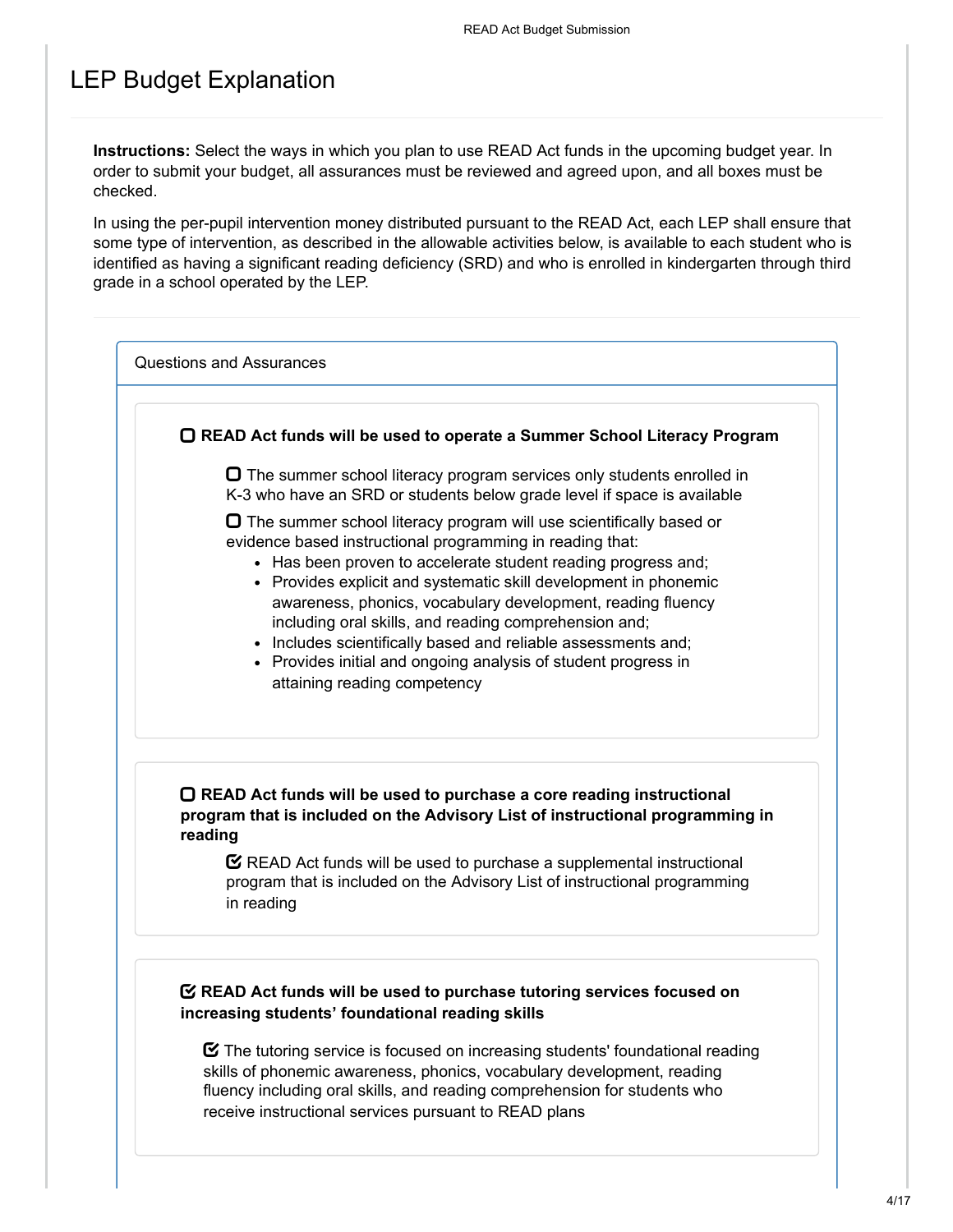**READ Act funds will be used to purchase from a BOCES the services of a reading specialist or reading interventionist who is trained in the science of reading and in teaching the foundational reading skills**

**READ Act funds will be used to provide other targeted, evidence-based or scientifically based intervention services to students who are receiving instructional services, which services are approved by the department**

 $\mathbf C$  READ funds will be used to hire a reading interventionist to provide services which are approved by the department

**READ Act funds will be used to provide technology, including software, which is included on the Advisory List of instructional programming in reading and supporting technologies which may include providing professional development in the effective use of the technology or software**

**READ Act funds will be used to provide professional development programming to support educators in teaching reading. Professional development programming may include hiring a reading coach who is trained in teaching the foundational reading skills to provide job-embedded, ongoing professional development**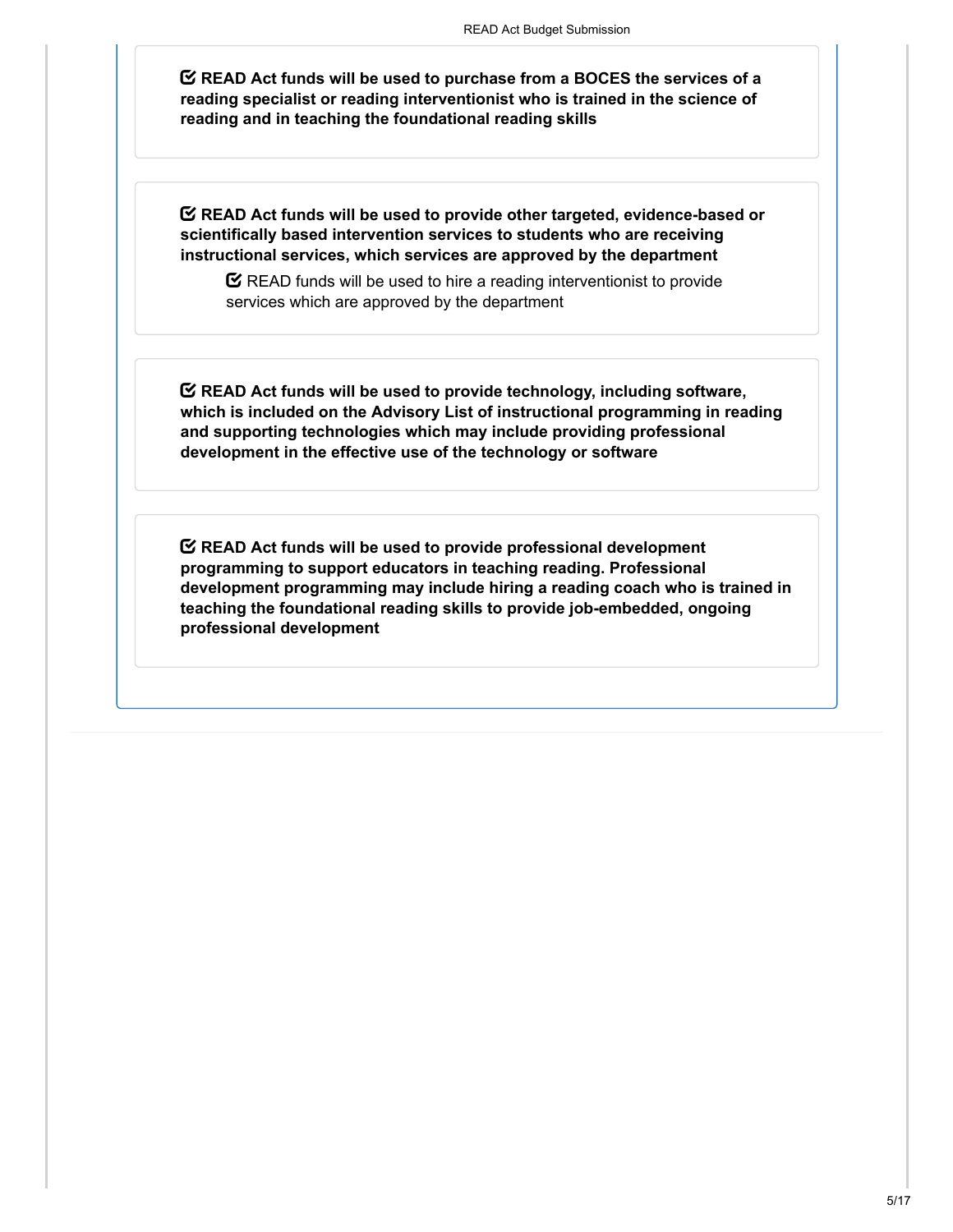# LEP Budget Narrative

**Instructions**: Provide a brief description (no more than 700 words) that addresses each of the questions below. These questions must be completed for any LEP receiving READ Act funds before funds are released.

Implementing Allowable Activities

**Explain how your LEP plans to implement each selected allowable activity. Please ensure that each allowable activity listed aligns with the allowable use(s) of funds as required by statute and matches the allowable use(s) listed in your LEP budget explanation.**

Bacon: Students on READ Act Plans will receive tutoring using Multi-Sensory approaches (Orten Gillingham). Bacon: Staff working with Students on READ Act Plans will receive training in Orton Gillingham Bauder: We will be hiring a 1st Grade Interventionist Beattie: LLiteracy intervention to provide specialized instructional support utilizing research-based programs from the list of approved programming (including Orton Gillingham, Language Essentials for Teachers of Reading and Spelling (LETRS), 95% Group programs). Funds pay for 18% of a 40% teacher position Beattie:Funds to be spent on Lexia licenses and used for select K-3 students that fall below benchmark on DIBELS assessment Bennett: Funding 4 hours of Tutor time for intervention with students on READ plans. The amount over will be used to purchase 95% Group materials for students on READ plans. Bethke: We will continue to staff a part time para to run groups with our certified teacher. This allows us to double the amount of groups we can run-which we need now with our numbers. We will use our rollover to complete this funding. Dunn: Read Act Funds will be put toward the salary of one of our interventionists Eyestone: Cover 27% of literacy interventionist compensation Harris: Partial staffing for Interventionist Johnson: We are partially funding one of our interventionists who serves our students K-3. The portion of this person's postion is funded at 15% of an 80% position. Johnson: Send grade level K-3 teachers to Orten Gillingham or LETRS training Johnson: Tutoring services for students whose needs warrant it. Kruse: .25 FTE Reading Interventionist (Certified) Laurel: Funding will provide a licensed teacher to proived targeted instruction to students with READ plans Linton: We use our READ monies to ensure that we have two literacy interventionists at Linton Linton: We use our READ monies to ensure that We have two literacy interventionists at Linton Lopez:Classified staff will provide targeted services toward SRD/READ students under the guidance of an Orton Gillingham trained licensed staff member. McGraw: Literacy Instructional Para Olander: The ReadAct funds will fund an Instructional Paraprofessional to support lietracy intervention K-5 for students on a ReadPlan. PGA: Funds wil be used to pay fraction of Elementary Reading Interventionist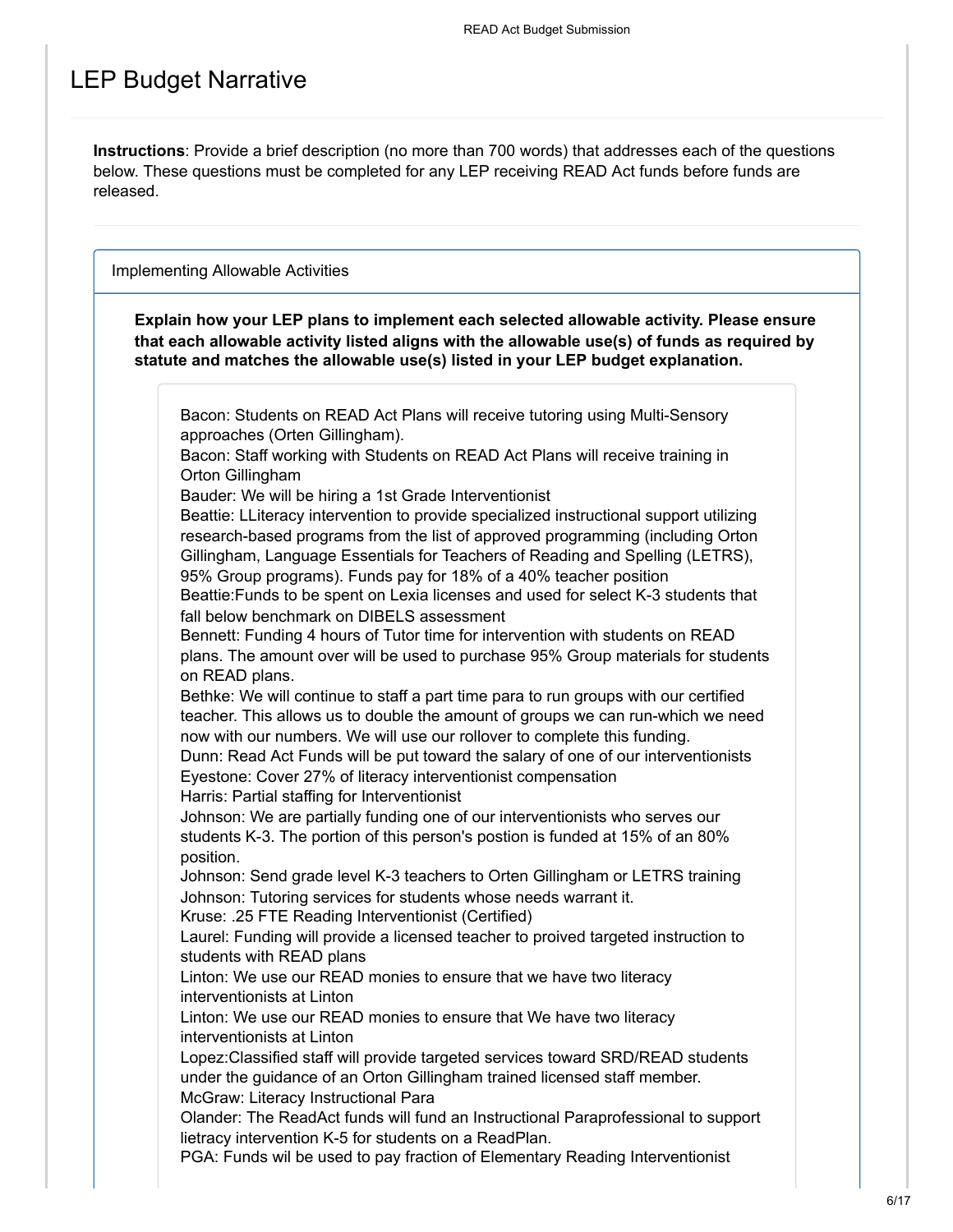salary. Putnam: Interventionist CLPE:We will utilize the READ \$ to help pay for a reading interventionist. In past years our allocation has covered approximately 20%. Timnath: Classified Tutor who teaches reading intervention groups in our Literacy Lab Irish: will use 2 3-hour paraprofessional tutors to work in small groups and one on one with students in their reading goals. Irish: will use 44% of interventionist time to work on providing targeted, researched based intervention services for student in their reading goals. Mountain Schools: Full site license for Lexia to provide students in the Mountain Schools with a reading interevention as well as allow students to practice reading skills. Rice: We will staff 16.99% of our primary reading interventionist salary with READ Act monies. Rice: Before or after school intervention targeting READ students at the primary level Rice: Reading supports via Lexia Core 5 Reading Riffenburgh: MTSS Reading Interventionist 6.5 hrs. Sherpardson: We will use a paraprofessional to provide small group intervention under the guidance of the certified interventionist. Tavelli: 3.5 hours as tutor for Literacy interventions. Traut: We will use READ Act funds to pay for Kathy Nuttall (tutor) who works with

students on a READ Plan in first and second grades.

## Outcomes and Goals

## **What are your LEP's expected outcomes and goals in the upcoming budget year from implementing your selected allowable activity(ies)?**

In addition to using data in our District Performance Framework, internally Poudre School District also monitors student progress against our District Ends, aspirational goals the PSD Board has set for our organization. This is accomplished by monitoring 15 locally determined targets within our District Monitoring Report. Four of these targets directly address literacy and include School Readiness, Early Literacy, Academic Achievement, and Academic Growth. While data within these targets is generally positive, with district averages surpassing state averages, it is clear that our work must target underperforming subgroups of students, specifically the 20% of students who are meeting below or well-below benchmark status.

Expected outcomes and goals for the upcoming budget year are to continue to train and coach educators in the foundational skills in reading. We will continue our work in providing both LETRS and Orten Gillingham trainings to teachers. We will also continue to monitor local formative assessment data to measure the growth students are making in learning to read. In addition to continued professional development, we will also be engaged in year two of implementing a new elementary reading program. The supports in this implementation reinforce the importance of the five components of reading in tier 1 instruction, while also emphasizing universal differentiated instruction (purposeful learning experiences, differentiated whole group instruction, and flexible small group instruction). We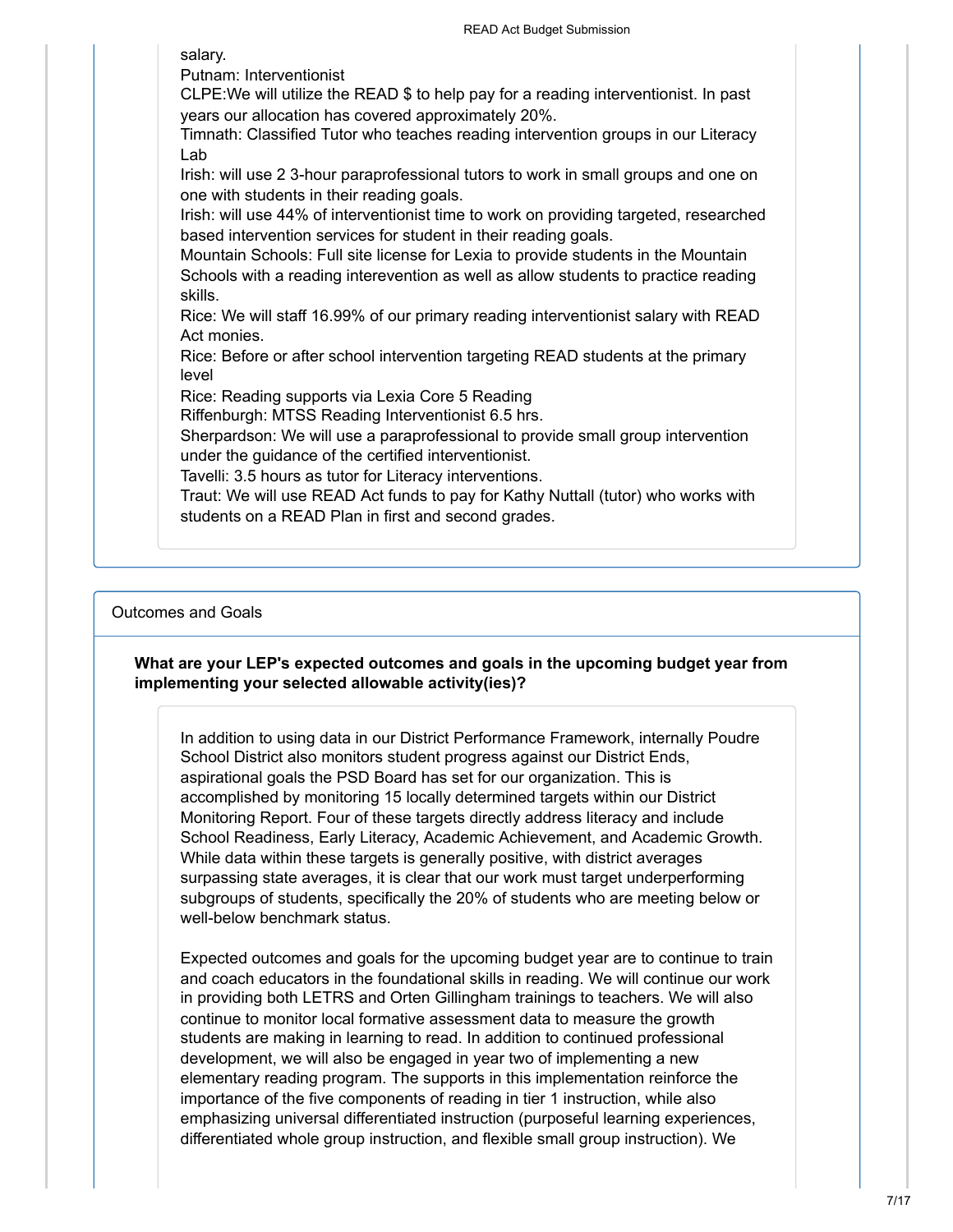believe this comprehensive approach to literacy, with additional focus on struggling readers will help close the reading gap we monitor in our data.

### Potential Barriers

**What are potential barriers in reaching your expected outcomes and goals? How do you plan to address and/or overcome these barriers?**

In a typical year, our barriers include collaborative time for teacher teams to engage in data driven conversations. In PSD we use a high performing teams protocol in which teachers use an evidence, analysis, action protocol to review data on priority standards (in this case, foundational skills in reading) and engage in a cycle of inquiry and action to support students in meeting the standards. A second barrier is limited resource to provide supportive coaching while teachers are implementing new learnings from professional development. We know from research (Showers & Joyce) that peer coaching dramatically enhances implementation of new learning from trainings.

This coming school year will be anything from typical. We recognize that the COVID pandemic will result in many changes to instructional models that may have deleterious impact on student learning, particularly among our vulnerable students. We intend to administer beginning of year literacy tests to assure that we have a BoY data point for all students. While we were unable to secure end-of-year test data, we will use our research & evaluation team to determine growth between consecutive beginning of year data points. This data, along with other local student data included in our data dashboard, will help PSD staff target the specific needs of students accordingly.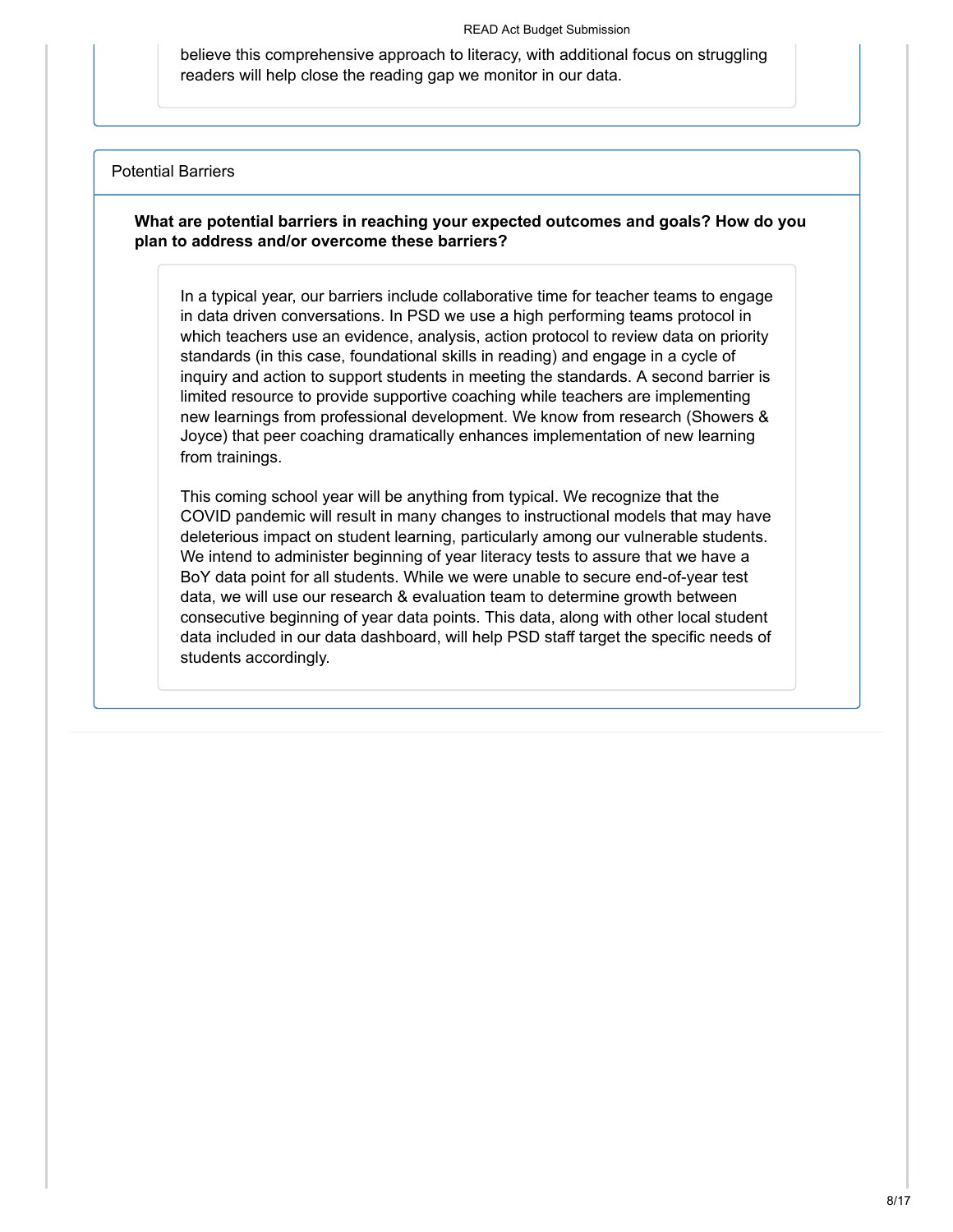# Budget Details

## Budget Request

For each allowable activity in the budget:

- Select each allowable activity your LEP plans to use READ Act funds for in the upcoming budget year. Ensure that each allowable activity is aligned with the allowable uses of READ funds as required in statute.
- Select each of the instructional program(s) from the drop down list provided that your LEP plans to use in the upcoming budget year. If an instructional program is not listed, please provide the name of the instructional program(s) in the "other" box
- Input the amount requested, the associated program and object codes, and fiscal year. Input the salary position and FTE amount, if applicable.
- Ensure that budgeted costs are clearly tied to the allowable activity and are calculated with detail in the "description of activity" field.

| ID<br>Ref | Allowable<br><b>Activity</b> | Instructional<br>Program | Program<br>Code                             | Object<br>Code          | <b>Salary</b><br><b>Position</b> | <b>FTE</b> | <b>Description of</b><br><b>Activity</b>                                                                                                                                     | Requested<br>Amount |
|-----------|------------------------------|--------------------------|---------------------------------------------|-------------------------|----------------------------------|------------|------------------------------------------------------------------------------------------------------------------------------------------------------------------------------|---------------------|
| 3596      | Tutoring<br><b>Services</b>  |                          | Instructional<br>Program<br>$(0010 - 2000)$ | 0100<br><b>Salaries</b> | 000 Other                        | 0.00       | Bacon: Students on<br><b>READ Act Plans will</b><br>receive tutoring<br>using Multi-Sensory<br>approaches (Orten<br>Gillingham).                                             | \$13,377.00         |
| 3597      | PD<br>Programming            |                          | Instructional<br>Program<br>$(0010 - 2000)$ | 0100<br><b>Salaries</b> | 218<br>Instructional<br>Coach    | 0.00       | Bacon: Staff working<br>with Students on<br><b>READ Act Plans will</b><br>receive training in<br>Orton Gillingham<br>(Yoshimoto) Orton-<br>Gillingham<br>Classroom Educator. | \$554.10            |
| 3598      | <b>PD</b><br>Programming     |                          | Instructional<br>Program<br>$(0010 - 2000)$ | 0100<br><b>Salaries</b> | 222 Reading<br>Interventionist   | 0.00       | Bauder: We will be<br>hiring a 1st Grade<br>Interventionist                                                                                                                  | \$42,399.00         |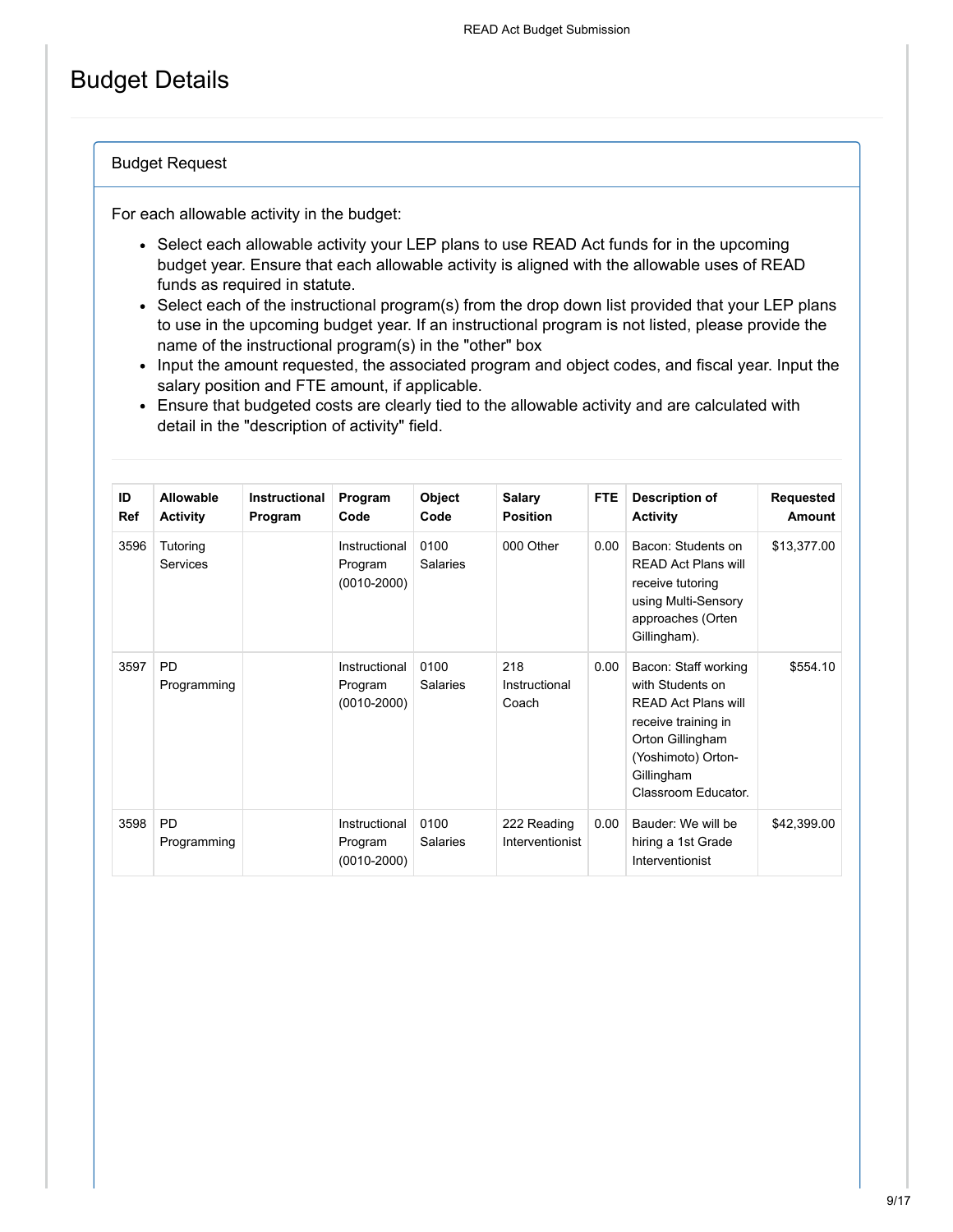#### Programming Program (0010-2000) Salaries Interventionist intervention to provide specialized instructional support utilizing researchbased programs from the list of approved programming (including Orton Gillingham (Yoshimoto), Language Essentials for Teachers of Reading and Spelling (LETRS), 95% Group programs). Funds pay for 18% of a 40% teacher position 3600 Technology | Support Program (2100, 2200, 2600, 2700, 2800, 2900, and 3300) 0300 Purchased Professional & Technical Services Beattie: Funds to be spent on Lexia licenses and used for select K-3 students that fall below benchmark on DIBELS assessment \$412.00 3601 Tutoring Services Instructional Program (0010-2000) 0100 Salaries 000 Other | 0.00 | Bennett: Funding 4 hours of Tutor time for intervention with students on READ plans. The amount over will be used to purchase 95% Group materials for students on READ plans. \$5,323.00 3602 Tutoring Services Instructional Program (0010-2000) 0100 Salaries 000 Other 0.00 Bethke: We will continue to staff a part time para to run groups with our certified teacher. This allows us to double the amount of groups we can runwhich we need now with our numbers. We will use our rollover to complete this funding. \$4,369.00 3603 PD Programming Instructional Program (0010-2000) 0100 Salaries 222 Reading Interventionist 0.00 Dunn: Read Act Funds will be put toward the salary of one of our interventionists- \$6,662.70 3604 PD Programming Instructional Program 0100 Salaries 222 Reading Interventionist 0.00 | Eyestone: Cover 27% of literacy \$29,679.30

## READ Act Budget Submission 222 Reading

0.00 Beattie: Literacy

interventionist compensation \$12,791.00

Instructional

(0010-2000)

0100

3599 PD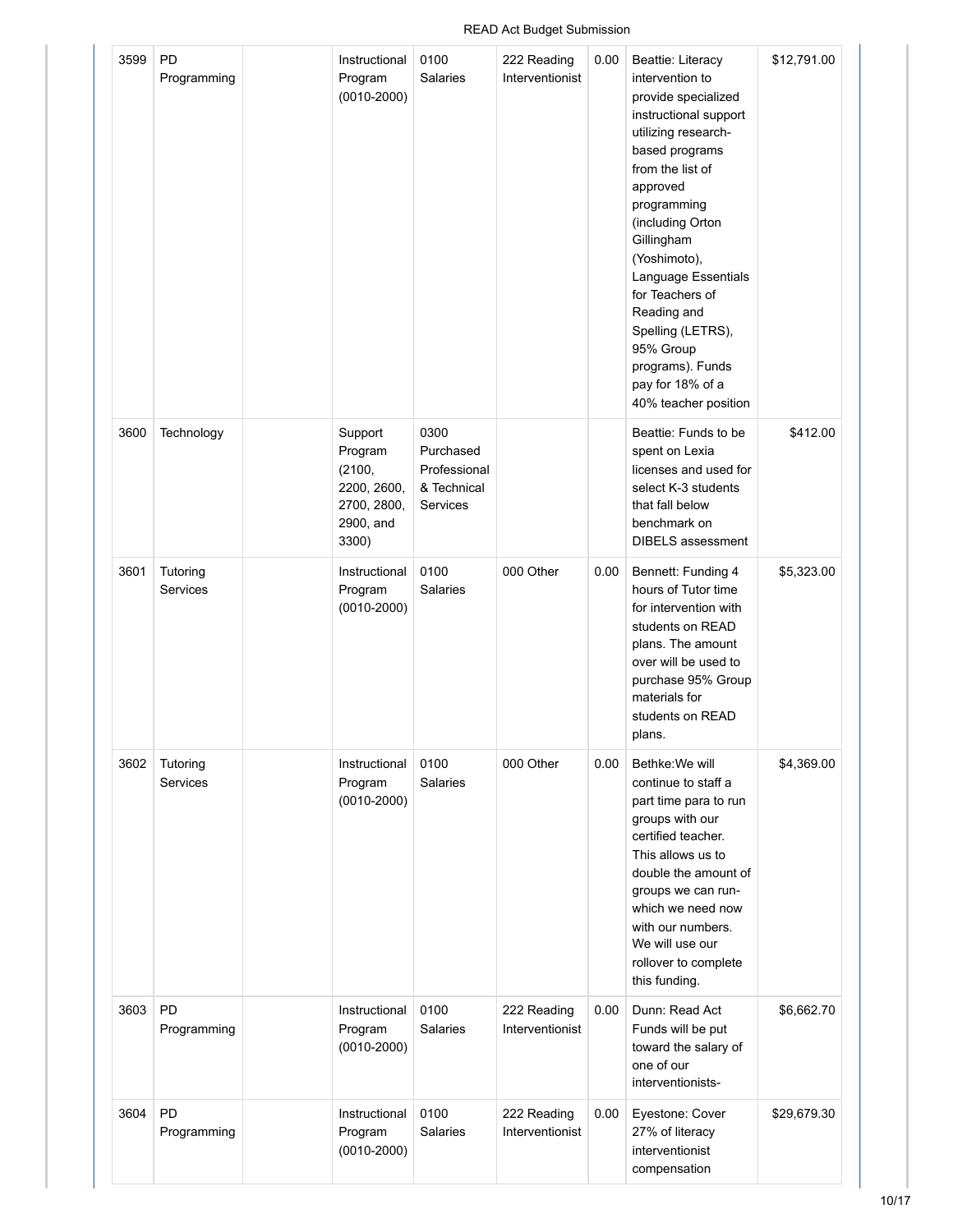#### 3605 PD Programming Instructional Program (0010-2000) 0100 Salaries 222 Reading Interventionist 0.00 Harris: Partial staffing for Interventionist \$16,353.90 3606 PD Programming Instructional Program (0010-2000) 0100 Salaries 222 Reading Interventionist 0.00 Johnson: partially funding one of our interventionists who serves our students K-3. The portion of this person's postion is funded at 15% of an 80% position. \$12,780.00 3607 Tutoring Services Instructional Program (0010-2000) 0100 Salaries 000 Other 0.00 Johnson: Tutoring services focused on increasing students' foundational skills of reading. \$956.80 3609 PD Programming Instructional Program (0010-2000) 0100 Salaries 222 Reading Interventionist 0.25 | Kruse: Reading Interventionist (Certified) \$21,300.00 3610 PD Programming Instructional Program (0010-2000) 0100 Salaries 222 Reading Interventionist 0.00 Laurel: Funding will provide a licensed teacher to proived targeted instruction to students with READ plans \$33,093.00 3611 PD Programming Instructional Program (0010-2000) 0100 Salaries 222 Reading Interventionist 0.00 linton: We use our READ monies to ensure that we have two literacy interventionists. \$16,353.90 3632 Tutoring Services Instructional Program (0010-2000) 0100 Salaries 222 Reading Interventionist 0.00 Lopez: Classified staff will provide targeted services toward SRD/READ students under the guidance of an Orton Gillingham trained licensed staff member \$16,999.50 3633 PD Programming Instructional Program (0010-2000) 0100 Salaries 222 Reading Interventionist 0.00 | McGraw: Literacy Instructional Para \$25,816.00 3634 PD Programming Instructional Program (0010-2000) 0100 Salaries 222 Reading Interventionist 0.00 Olander: The ReadAct funds will fund an Instructional Paraprofessional to support lietracy intervention K-5 for students on a ReadPlan. \$25,816.00 3637 PD Programming Instructional Program (0010-2000) 0100 Salaries 222 Reading Interventionist 0.00 Poudre Global Academy: Funds wil be used to pay fraction of Elementary Reading Interventionist salary. \$3,028.50

### READ Act Budget Submission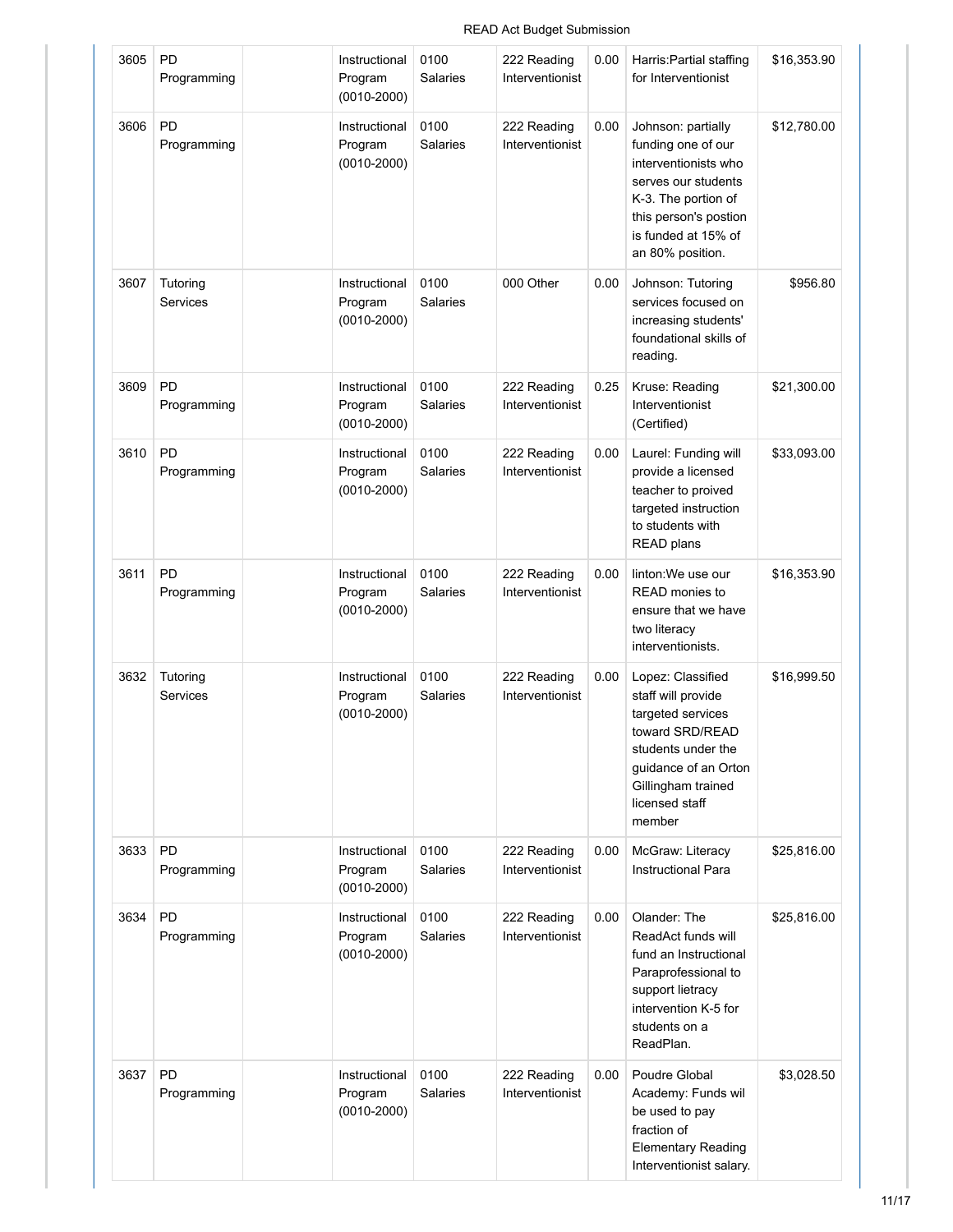#### 3640 PD Programming Instructional Program (0010-2000) 0100 Salaries 222 Reading Interventionist 0.00 Putnam: Interventionist \$24,120.00 3642 PD Programming Instructional Program (0010-2000) 0100 Salaries 222 Reading Interventionist 0.00 Cache La Poudre El: utilize the READ \$ to help pay for a reading interventionist. In past years our allocation has covered approximately 20% \$14,536.80 3643 Tutoring Services Instructional Program (0010-2000) 0100 Salaries 000 Other 0.00 Timnath: Classified Tutor who teaches reading intervention groups in our Literacy Lab \$13,971.00 3645 Tutoring Services Instructional Program (0010-2000) 0100 Salaries 000 Other  $\vert$  0.00 Irish: will use 2 3hour paraprofessional tutors to work in small groups and one on one with students in their reading goals. \$22,263.00 3646 PD Programming Instructional Program (0010-2000) 0100 Salaries 222 Reading Interventionist 0.00 | Irish: will use 44% of interventionist time to work on providing targeted, researched based intervention services for student in their reading goals. \$30,120.00 3648 Technology | Support Program (2100, 2200, 2600, 2700, 2800, 2900, and 3300) 0300 Purchased Professional & Technical Services Mountain Schools: Full site license for Lexia to provide students in the Mountain Schools with a reading interevention as well as allow students to practice reading skills \$3,500.00 3650 PD Programming Instructional Program (0010-2000) 0100 Salaries 222 Reading Interventionist 0.00 Rice: We will staff 16.99% of our primary reading interventionist salary with READ Act monies \$10,434.00 3651 Tutoring Services Instructional Program (0010-2000) 0100 Salaries 000 Other 0.00 Rice: Before or after school tutoring services focused on increasing students' foundational reading skills \$2,773.00

### READ Act Budget Submission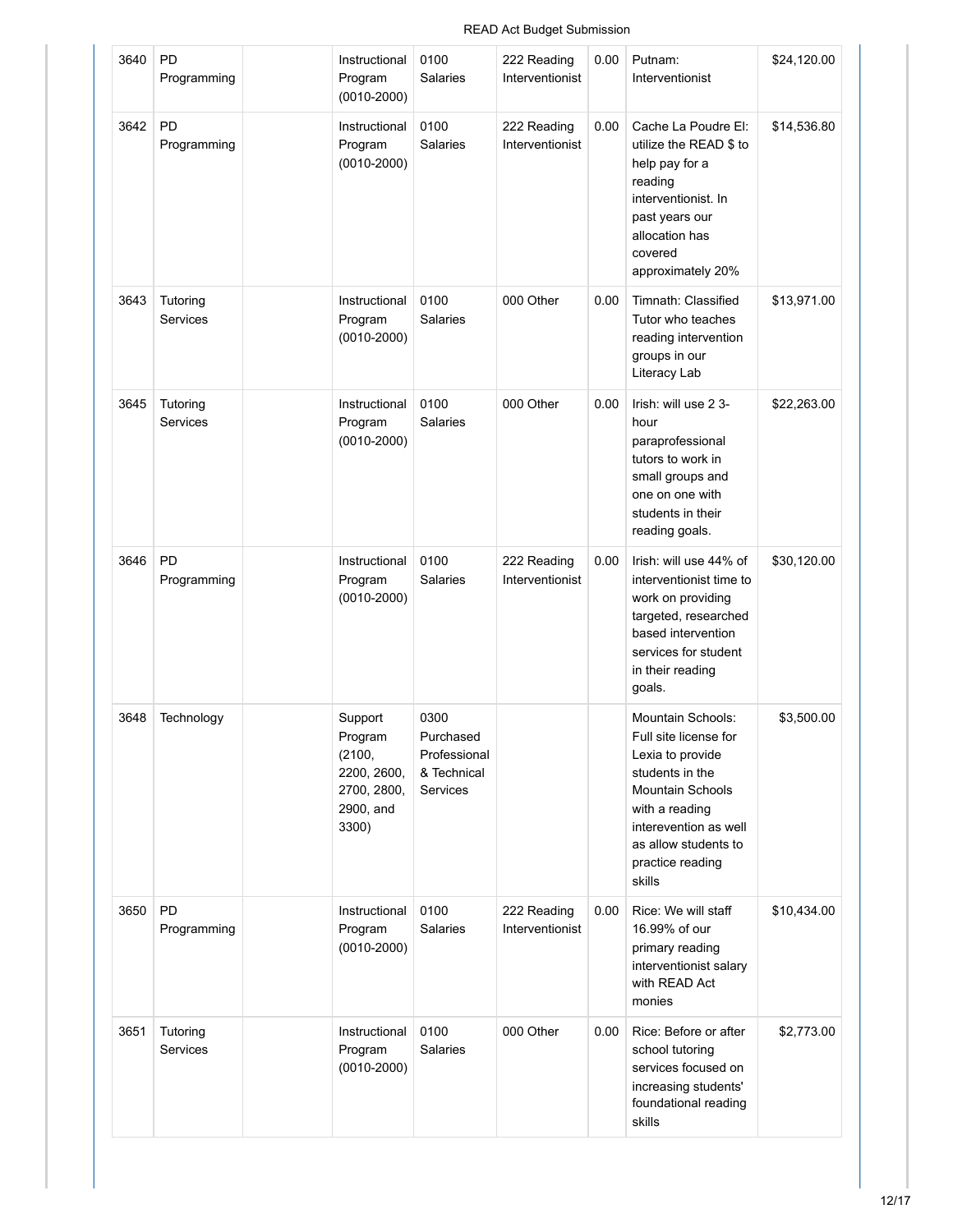## READ Act Budget Submission

| 3652 | Technology               | Instructional<br>Program<br>$(0010 - 2000)$                                      | 0300<br>Purchased<br>Professional<br>& Technical<br>Services |                                |      | <b>Rice Reading</b><br>supports via Lexia<br>Core 5 Reading                                                                                             | \$600.00    |
|------|--------------------------|----------------------------------------------------------------------------------|--------------------------------------------------------------|--------------------------------|------|---------------------------------------------------------------------------------------------------------------------------------------------------------|-------------|
| 3653 | <b>PD</b><br>Programming | Instructional<br>Program<br>$(0010 - 2000)$                                      | 0100<br>Salaries                                             | 222 Reading<br>Interventionist | 0.00 | Riffenburgh: MTSS<br>Reading<br>Interventionist 6.5<br>hrs.                                                                                             | \$27,946.00 |
| 3654 | Tutoring<br>Services     | Instructional<br>Program<br>$(0010 - 2000)$                                      | 0100<br><b>Salaries</b>                                      | 000 Other                      | 0.00 | Shepardson: We will<br>use a<br>paraprofessional to<br>provide small group<br>intervention under<br>the guidance of the<br>certified<br>interventionist | \$21,897.00 |
| 3656 | Tutoring<br>Services     | Instructional<br>Program<br>$(0010 - 2000)$                                      | 0100<br>Salaries                                             |                                | 0.00 | Tavelli: 3.5 hours as<br>tutor for Literacy<br>interventions                                                                                            | \$17,040.00 |
| 3658 | Tutoring<br>Services     | Instructional<br>Program<br>$(0010 - 2000)$                                      | 0100<br><b>Salaries</b>                                      | 222 Reading<br>Interventionist | 0.00 | Traut: We will use<br><b>READ Act funds to</b><br>pay for a tutor who<br>works with students<br>on a READ Plan in<br>first and second<br>grades         | \$11,508.00 |
| 3812 | <b>PD</b><br>Programming | Instructional<br>Program<br>$(0010 - 2000)$                                      | 0100<br>Salaries                                             | 000 Other                      | 0.00 | Werner: Reading<br>Tutor                                                                                                                                | \$12,114.00 |
| 3813 | <b>PD</b><br>Programming | Support<br>Program<br>(2100,<br>2200, 2600,<br>2700, 2800,<br>2900, and<br>3300) | 0300<br>Purchased<br>Professional<br>& Technical<br>Services |                                |      | District: Providing PD<br>for Acadience<br><b>Measures</b>                                                                                              | \$10,973.00 |
| 3814 | Technology               | Instructional<br>Program<br>$(0010 - 2000)$                                      | 0600<br>Supplies                                             |                                |      | District: Acadience<br>Reading licenses<br>hosted through<br>Amplify.                                                                                   | \$6,321.00  |
| 3815 | PD<br>Programming        | Instructional<br>Program<br>$(0010 - 2000)$                                      | 0100<br>Salaries                                             | 222 Reading<br>Interventionist | 0.00 | Odea: Interventionist<br>for Reading                                                                                                                    | \$29,073.60 |
| 3817 | Other<br>Services        | Support<br>Program<br>(2100,<br>2200, 2600,<br>2700, 2800,<br>2900, and<br>3300) | 0600<br>Supplies                                             |                                |      | Liberty(Charter):<br><b>Heggerty Phonemic</b><br>Awareness<br>intervention<br>curriculum                                                                | \$639.21    |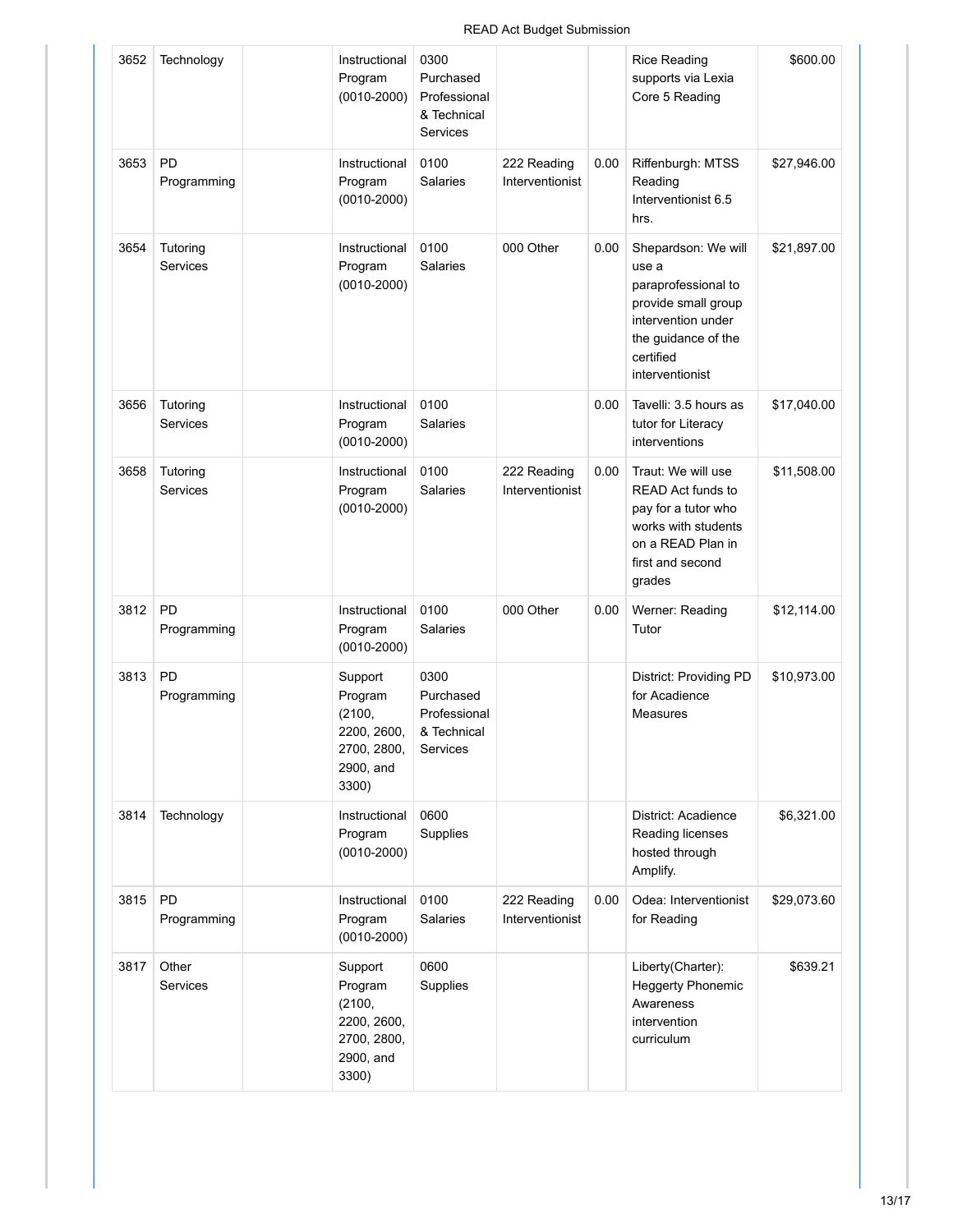| 3818 | Other<br>Services        | Support<br>Program<br>(2100,<br>2200, 2600,<br>2700, 2800,<br>2900, and<br>3300) | 0600<br>Supplies        |                                |      | Ridgeview (Charter):<br>Dibels assessments                                                                                                                                                                                                                                      | \$1,152.50  |
|------|--------------------------|----------------------------------------------------------------------------------|-------------------------|--------------------------------|------|---------------------------------------------------------------------------------------------------------------------------------------------------------------------------------------------------------------------------------------------------------------------------------|-------------|
| 3820 | Tutoring<br>Services     | Support<br>Program<br>(2100,<br>2200, 2600,<br>2700, 2800,<br>2900, and<br>3300) | 0100<br><b>Salaries</b> |                                | 0.00 | FC Montessori<br>(Charter): Tutoring<br>for readers as<br>needed                                                                                                                                                                                                                | \$3,196.05  |
| 3821 | <b>PD</b><br>Programming | Instructional<br>Program<br>$(0010 - 2000)$                                      | 0100<br>Salaries        | 222 Reading<br>Interventionist | 0.00 | Mountain Sage<br>(Charter):<br>Interventioist. Wilson<br>Fondations program                                                                                                                                                                                                     | \$35,156.55 |
| 4304 | <b>PD</b><br>Programming | Instructional<br>Program<br>$(0010 - 2000)$                                      | 0100<br>Salaries        |                                | 0.00 | Ridgeview (Charter):<br>Para salary for<br>reading                                                                                                                                                                                                                              | \$5,878.81  |
| 4399 | <b>PD</b><br>Programming | Instructional<br>Program<br>$(0010 - 2000)$                                      | 0100<br><b>Salaries</b> | 000 Other                      | 0.00 | Zach: Tutoring for<br>Reading We provide<br>summer tutoring for<br>students with Read<br>Acts and/or basic<br>literacy needs                                                                                                                                                    | \$1,817.00  |
| 4476 | <b>PD</b><br>Programming | Support<br>Program<br>(2100,<br>2200, 2600,<br>2700, 2800,<br>2900, and<br>3300) | 0600<br>Supplies        |                                |      | Materials for<br>Summer School and<br>District needs K -<br>Phonemic<br>Awareness<br>Curriculum:<br>Kindergarten 1st -<br><b>Primary Awareness</b><br>Curriculum: Primary<br>2st - Primary<br>Awareness<br>Curriculum: Primary<br>3rd - Bridge the Gap:<br>Intervention Lessons | \$28,800.00 |
| 4477 | PD<br>Programming        | Support<br>Program<br>(2100,<br>2200, 2600,<br>2700, 2800,<br>2900, and<br>3300) | 0600<br>Supplies        |                                |      | Polaris: iReady from<br>Curriculum<br>Associates                                                                                                                                                                                                                                | \$3,635.00  |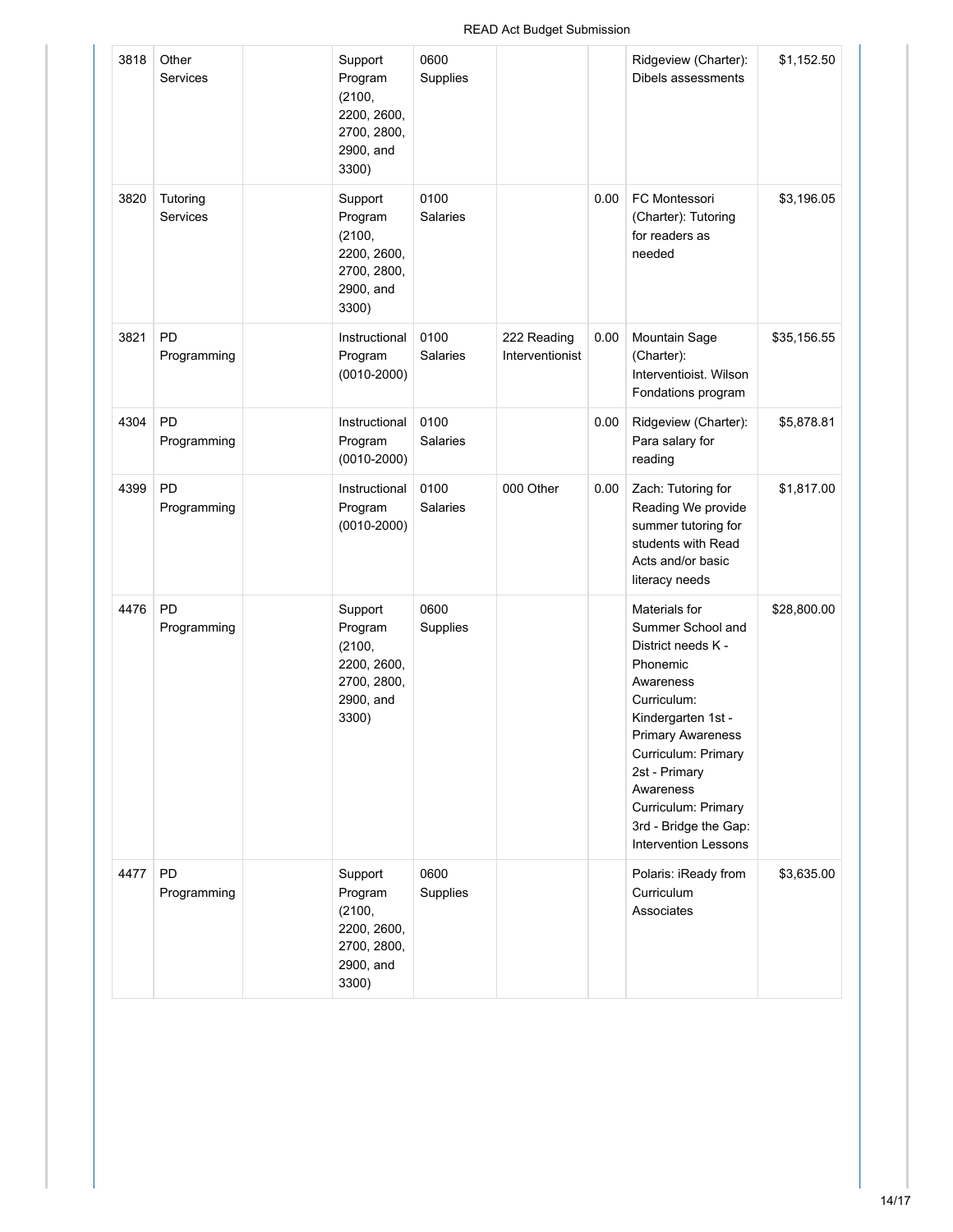| \$64,693.32  | District: PSD will be<br>providing a summer<br>school and will<br>during the summer of<br>2021. *Any reaming<br>funds not spent at<br>school level will be<br>redirected to<br>supporting district<br>summer school Read<br>plan students. This<br>Dollar value is an<br>estimate and may<br>increase. | 0.00 | 0100<br><b>Salaries</b> | Instructional<br>Program<br>$(0010 - 2000)$ | Summer<br>School | 4478 |
|--------------|--------------------------------------------------------------------------------------------------------------------------------------------------------------------------------------------------------------------------------------------------------------------------------------------------------|------|-------------------------|---------------------------------------------|------------------|------|
| \$692,223.54 | Allocation:                                                                                                                                                                                                                                                                                            |      |                         |                                             |                  |      |
| \$692,223.54 | <b>Budgeted Amount:</b>                                                                                                                                                                                                                                                                                |      |                         |                                             |                  |      |
| \$0.00       | Funds Remaining:                                                                                                                                                                                                                                                                                       |      |                         |                                             |                  |      |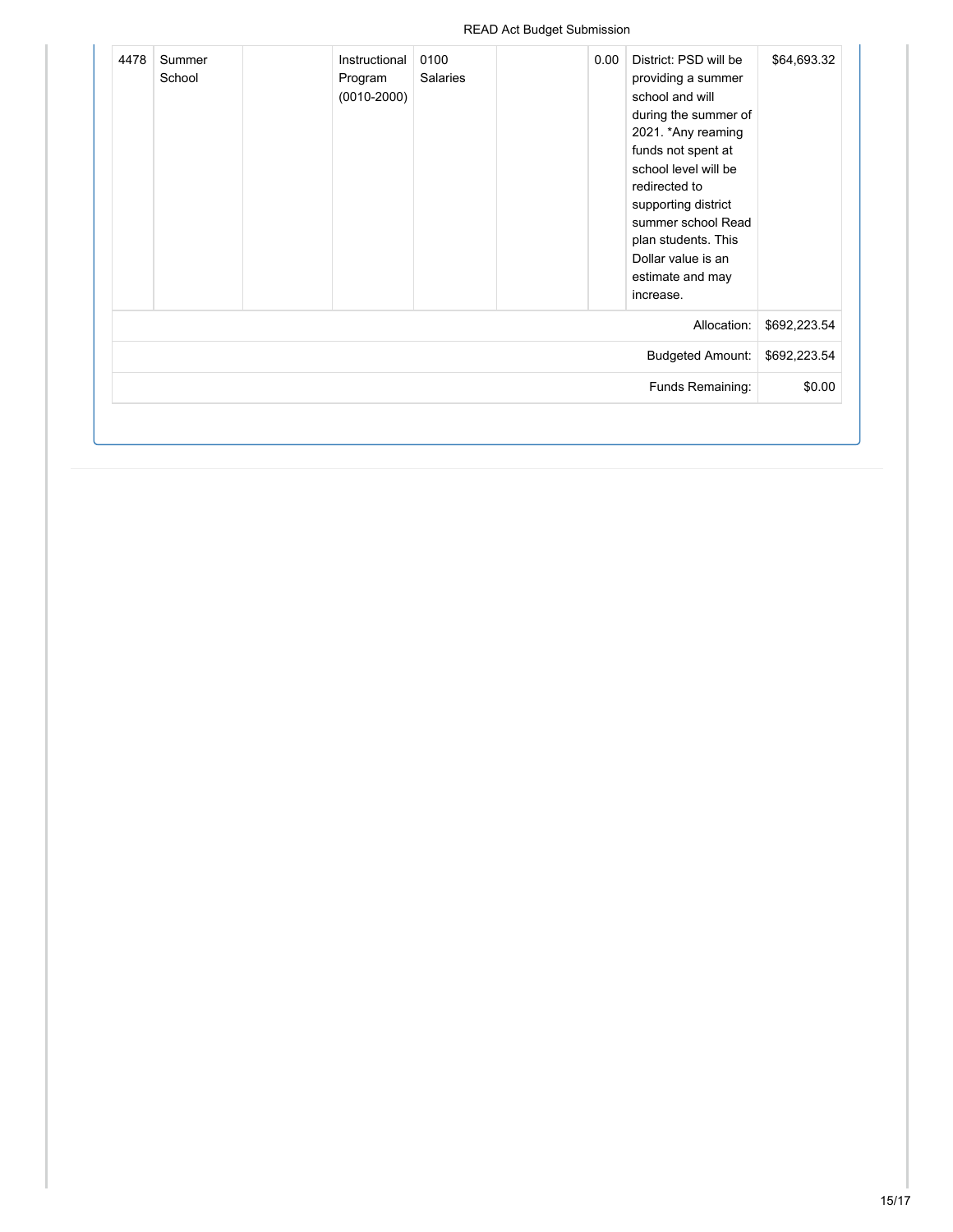# Budget Summary

| <b>Budget Program Totals</b> |  |
|------------------------------|--|
|                              |  |

## **Instructional Program (0010-2000)**

| <b>Object Codes</b>                              | <b>Total</b> |
|--------------------------------------------------|--------------|
| 0100 Salaries                                    | \$632,994.78 |
| 0300 Purchased Professional & Technical Services | \$600.00     |
| 0600 Supplies                                    | \$6,321.00   |
| <b>Budget Program Total:</b>                     | \$639,915.78 |

## **Support Program (2100, 2200, 2600, 2700, 2800, 2900, and 3300)**

| <b>Object Codes</b>                              | Total       |
|--------------------------------------------------|-------------|
| 0100 Salaries                                    | \$3,196.05  |
| 0300 Purchased Professional & Technical Services | \$14,885.00 |
| 0600 Supplies                                    | \$34,226.71 |
| <b>Budget Program Total:</b>                     | \$52,307.76 |

| <b>Allowable Activity Totals</b> |              |
|----------------------------------|--------------|
| <b>Activity</b>                  | <b>Total</b> |
| <b>Other Services</b>            | \$1,791.71   |
| PD Programming                   | \$481,232.16 |
| Summer School                    | \$64,693.32  |
| Technology                       | \$10,833.00  |
| <b>Tutoring Services</b>         | \$133,673.35 |

READ Budget Totals